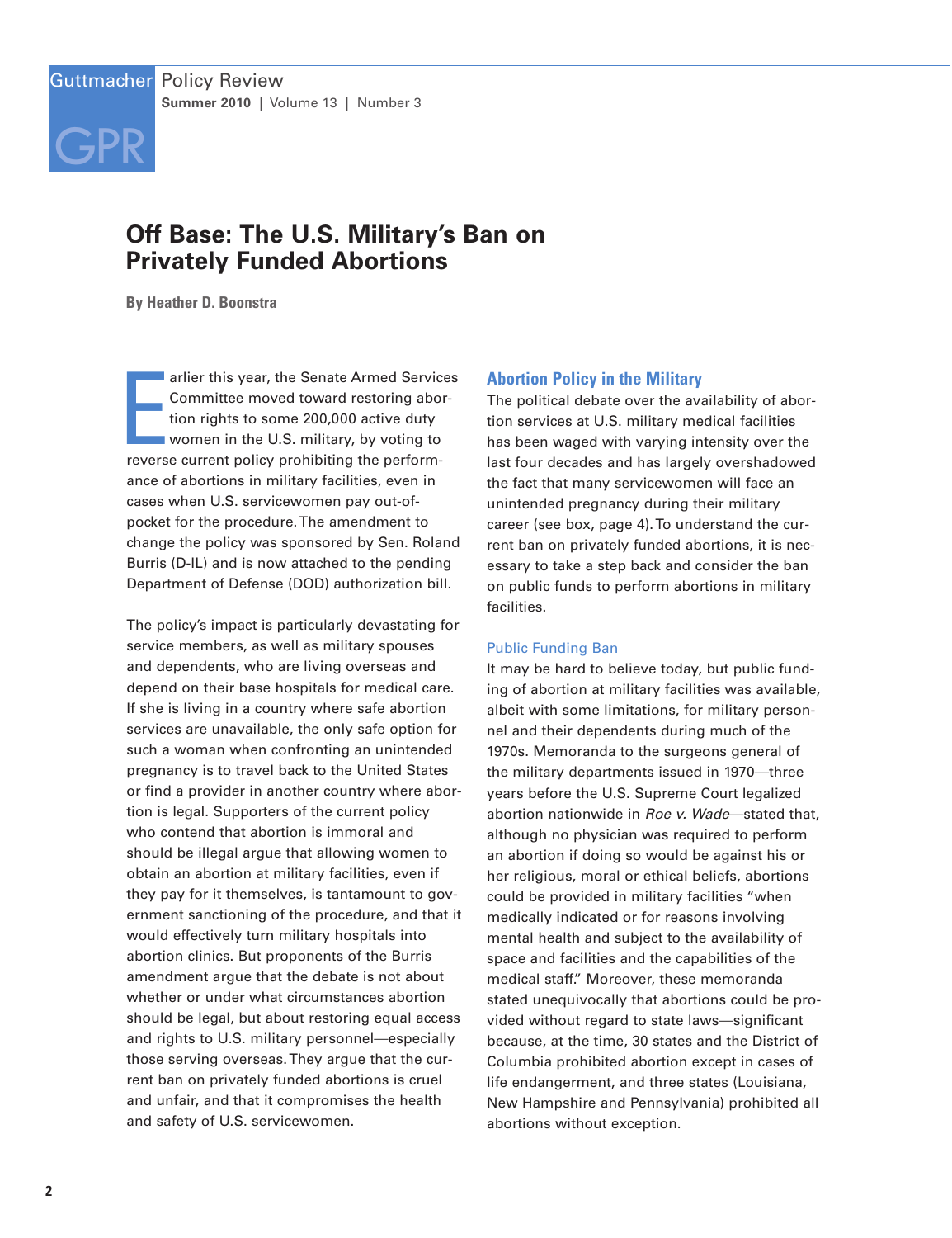Although it received little publicity, DOD's policy prompted considerable opposition from antiabortion activists, and in 1971, then-President Nixon issued a statement overruling the DOD. Citing his own personal and religious beliefs on abortion, the president directed that the policy on abortions at military bases "be made to correspond with the laws of the states where those bases are located."That policy remained in effect until 1975, when the DOD directed medical facilities to provide abortions in accordance with the principles of the *Roe v. Wade* decision. Between August 31, 1976 and August 31, 1977, approximately 26,000 U.S. servicewomen and military dependents obtained an abortion in military hospitals or under the military's health care system.

In 1978, however, antiabortion members of Congress reopened the abortion funding debate and successfully amended the FY 1979 DOD appropriations bill to prohibit the use of federal funds to provide abortion services. Congress renewed these restrictions every year until 1984 (albeit with some modifications), when the ban was made permanent in the FY 1985 DOD authorization bill.The law prohibits the use of DOD funds to perform abortions, except in cases of life endangerment.

#### Private Funding Ban

Meanwhile, as the battle over the use of public funds for abortion intensified, military facilities in several countries around the world where safe abortion services are not locally available established a system by which U.S. servicewomen and military dependents could "pre-pay" for an abortion in military facilities using their own funds. Under this system, military hospitals overseas performed approximately 1,300 privately funded abortions in FY 1979, according to a 2002 Congressional Research Service report on abortion services at military facilities. During the 1980s, however, the number of abortions performed in military hospitals dropped dramatically: By the mid-1980s, military hospitals overseas performed roughly 30 abortions annually.

The Reagan administration put a stop to this practice entirely in 1988. Without consulting Congress, DOD established a policy that

extended the ban on DOD funds to prohibit women from using their own funds to obtain an abortion at military facilities overseas. In a memorandum dated June 21, 1988, DOD acknowledged that although "the informal practice of performing so called 'pre-paid' abortions in very limited circumstances outside the United States does not violate the legal prohibition…it might suggest insensitivity to the spirit of the Congressionally-enacted policy of withholding government involvement in the provision of abortions."

Withstanding annual drives to overturn it legislatively, the 1988 directive remained in place until 1993, when then-President Clinton directed DOD to reverse its policy.The executive order lifted the ban on privately paid abortions in military hospitals, permitting U.S. servicewomen and military dependents stationed outside the United States, to the extent feasible and in accordance with host nation laws regarding abortion, to "have access to abortion services comparable to that of women in the United States." Moreover, the order made clear that health care providers who, as matter of conscience or moral principle, objected to performing abortions would not be required to do so.

Clinton's order settled the issue until 1995, when Congress—under the newly installed leadership of antiabortion Republicans—imposed a statutory ban on the performance of abortions in military hospitals, even when paid for with private funds. Under the ban, a woman could pay for an abortion at military facilities using her own funds only in cases of rape, incest or life endangerment. (In practice, abortions in the case of life endangerment should be funded by the DOD.)

#### **Why Lift the Ban?**

Defenders of the ban, led by Sen. Roger Wicker (R-MS) and Rep.Todd Akin (R-MO), along with the U.S. Conference of Catholic Bishops, have raised the specter that if the Burris amendment were passed, military hospitals worldwide would become "abortion mills."They contend that to allow abortions in military facilities is tantamount to direct government involvement in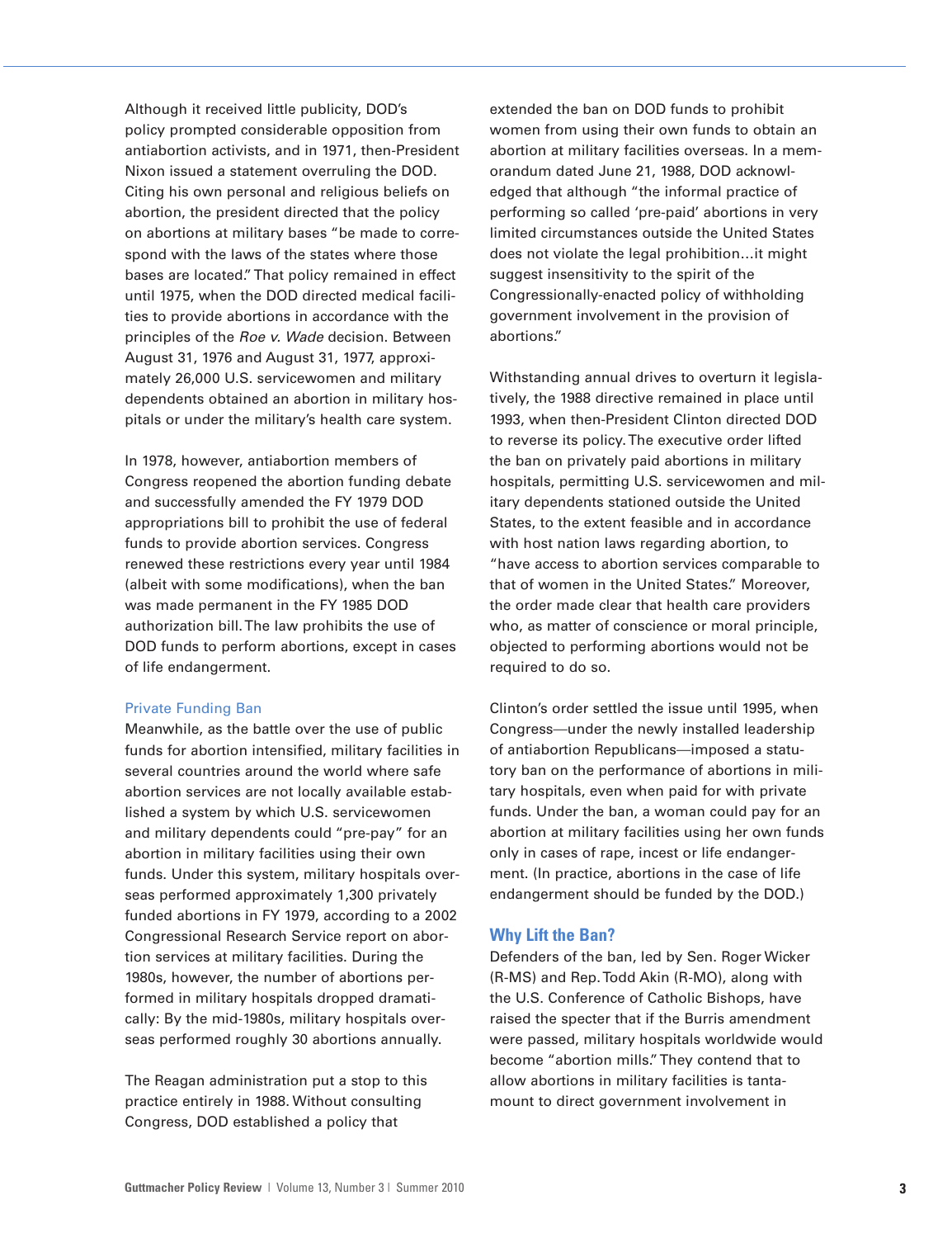abortion, and they insist that military doctors and nurses would be forced to perform abortions in violation of their moral or religious beliefs. Summing up their objection to the Burris amendment, antiabortion members of the House wrote in a June 2010 letter to the congressional leadership, "Expanding abortion in government owned and operated military medical facilities is simply unconscionable and morally unacceptable. Our military facilities should be a place of healing and life-saving.They should not be in the business of destroying the unborn."

Proponents of the Burris amendment—ranging from abortion rights groups, such as NARAL

Prochoice America and the American Civil Liberties Union, to organizations that advocate for servicewomen, such as the Alliance for National Defense and the Women's Research & Education Institute—say that this debate is not about the morality or legality of abortion, but whether women who enlist in the military and are serving their country overseas should be penalized as a result.To the contrary, U.S. military personnel deserve "the highest quality care," Burris said in a statement released shortly after the committee vote, and "that includes allowing women and their families the right to choose at facilities operated under the Department of Defense."

# **Women, Contraceptive Use and Unintended Pregnancy in the Military**

*Because the military must ensure that active duty personnel are healthy and fit for duty, it has a long history of providing sexual health education and medical services. Early efforts, initiated during World War II, focused on teaching soldiers and sailors—then almost exclusively male—about the consequences of so-called venereal disease and promoting condoms. Today, some 200,000 active duty military personnel—or 17% of the 1.4 million total—are women (see chart), and education and service provision efforts are now accordingly focused on unintended pregnancy prevention as well. In the Navy and Marine Corps, for instance, new female recruits receive a comprehensive medical examination upon arriving at boot camp, which includes contraceptive counseling and a pelvic exam. In addition, all Navy and Marine personnel receive information annually about prevention of pregnancy and sexually transmitted infections.*

*Women in the military have access to contraceptive methods and other reproductive health services free of*

*charge or at low cost through a network of heath care providers under TRICARE, the DOD's health care program. Condoms are accessible in numerous venues, and in February 2010, emergency contraception was added to the basic core formulary a list of medications that are required to be stocked at all military health facilities.*

*The practical reality, however, is that U.S. servicewomen stationed in over-* *seas or remote locations may have particular difficulty accessing the services they need and using contraceptives consistently. In the field or on a ship, active duty members may be limited in the choice of health care services and supplies available. Privacy is also a concern: Base camp clinics, for example, are very small and may lack interior walls and doors, and women may be concerned that their medical issues will not be kept confidential. Women also report chal-*

# **WOMEN IN THE MILITARY**

**Some 200,000 women are on active duty in one of the four branches of the U.S. military under the Department of Defense.**



*Source:* Department of Defense, 2009.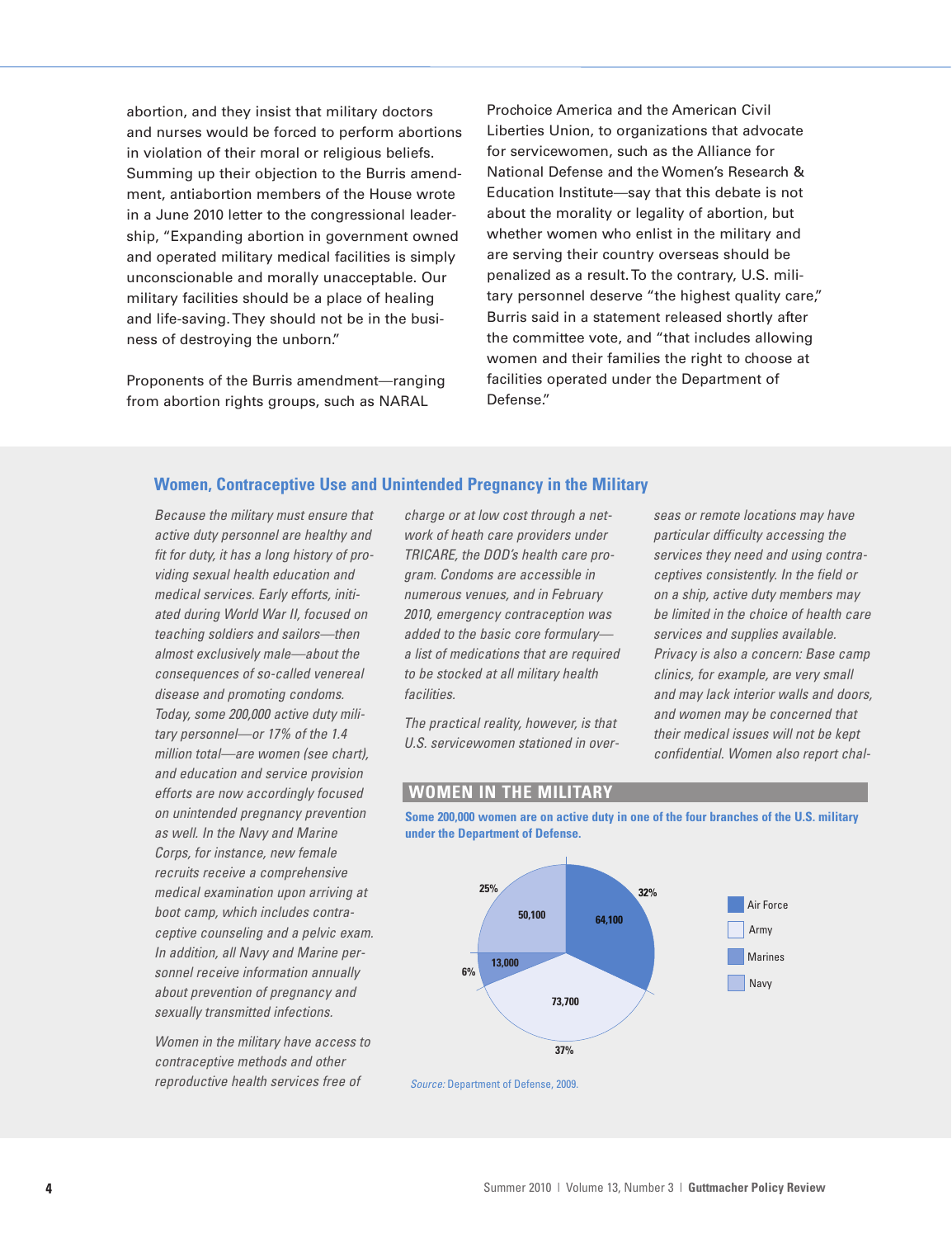Burris amendment proponents stress that the ban on privately funded abortions in military facilities is particularly onerous for women stationed overseas. Although abortions under current policy are not performed in military hospitals in the United States, a woman stationed here at least has the option to leave the base and seek services at a private clinic, provided she has transportation and can pay for the procedure. (In general, the closer a base is to a major metropolitan area, the more accessible abortion services will be.) Overseas, abortion laws vary widely, and many of the countries that host the largest contingents of U.S. service members are the most restrictive (see chart, page 6). And even in countries where

abortion is legally available, U.S. servicewomen may face language and cultural differences that make them reluctant to seek care locally.

Furthermore, supporters of the Burris amendment argue the ban on privately funded abortions is costly—both to the military itself and to its servicewomen.The financial impact to the military can be considerable. Pregnancy accounts for a substantial proportion of attrition from the military, and attrition can be costly: Training alone is estimated to cost at least \$50,000 for each enlistee. Moreover, according to a June 2010 letter to congressional leadership from the Service Women's Action Network

*lenges in the work environment (particularly during deployment, when working long hours across multiple time zones) that make it difficult for them to use contraceptives consistently. Add to this the facts that binge drinking in the military is common, and female recruits tend to be young, single, away from home for extended periods and building new relationships, and are outnumbered by men seven to one.*

*At the same time, sexual harassment and assault within the military is a pervasive problem. A review of the literature, published in the January 2010 issue of* Aggression and Violent Behavior, *concluded that, despite the variability of methodology across prevalence studies, rates of sexual assault in the military are very high: Between 9.5% and 33% of women report experiencing an attempted or completed rape while serving in the military. If sexual harassment and other forms of sexual assault are included, the rates reported during military service by women range from 22% to 84%. According to DOD, 2,670*

*cases of sexual assault (defined to include rape, nonconsensual sodomy and wrongful sexual contact) occurred in FY 2009—an 11% increase in reporting from FY 2008. Although the department attributes the rise largely to an upward trend in the reporting, not an increase in crime, the actual number is nonetheless likely much higher because most sexual assaults are still not reported. The department's own statistics indicate that only 20% of unwanted sexual contacts are reported to a military authority.*

*For all these reasons, unplanned pregnancy is a major concern for the military. Although efforts to estimate unintended pregnancy rates in the military have been hampered by select samples and methodological limitations, research indicates that the proportion of pregnancies that are unintended is higher than the national percentage of 49%. Navy surveys consistently show that approximately two-thirds of pregnancies among enlisted women are unintended. A survey of active duty women in the*

*Air Force, published in the January 2005 issue of* Military Medicine, *found that 54% of pregnancies are unintended. And data from two surveys of active duty women in the U.S. Army, conducted in the late 1990s, suggests that 55–65% of pregnancies are unintended. Moreover, according to the 2005 Department of Defense Survey of Health Related Behaviors Among Active Duty Military Personnel, about 15% of servicewomen aged 18–25 had an unintended pregnancy in the last year. In contrast, about 10% of civilian women in this age-group become pregnant unintentionally each year.*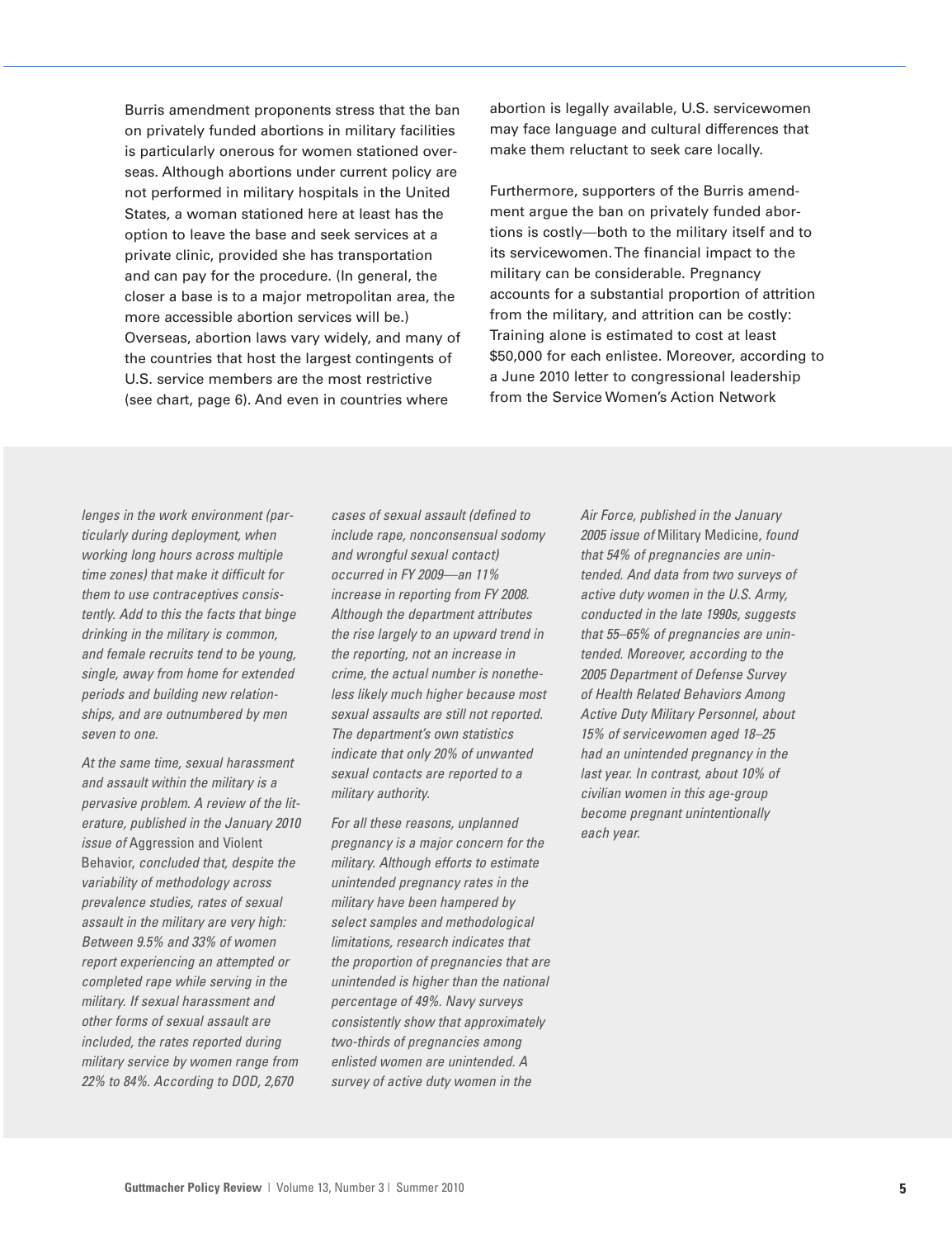# **TROOPS OVERSEAS**

**U.S. military personnel are stationed or deployed in more than 150 countries around the world each with its own laws on abortion. The largest contingents of troops are in Iraq and Afghanistan, where abortion laws are highly restrictive.**

|                          | <b>Number stationed</b><br>or deployed | <b>Abortion policy</b>                                                                                   |
|--------------------------|----------------------------------------|----------------------------------------------------------------------------------------------------------|
| <b>Iraq</b>              | 151,000                                | <b>Banned in all cases</b>                                                                               |
| <b>Afghanistan</b>       | 71,000                                 | <b>Banned with exceptions (life)</b>                                                                     |
| <b>Djibouti</b>          | 1.055                                  | Banned with exceptions (life, physical health)                                                           |
| <b>Republic of Korea</b> | 24,655                                 | Banned with exceptions (life, physical health, rape, incest, fetal<br>anomaly); requires spousal consent |
| <b>Japan</b>             | 34,668                                 | Permitted on socioeconomic grounds; requires spousal consent                                             |
| <b>United Kingdom</b>    | 9,015                                  | Permitted on socioeconomic grounds                                                                       |
| <b>Turkey</b>            | 1.592                                  | Permitted up to 10 weeks' gestation; requires spousal consent                                            |
| <b>Portugal</b>          | 700                                    | Permitted up to 10 weeks' gestation                                                                      |
| <b>Italy</b>             | 9,660                                  | Permitted up to 90 days' gestation                                                                       |
| <b>Belgium</b>           | 1,253                                  | Permitted up to 14 weeks' gestation                                                                      |
| Germany                  | 52,440                                 | Permitted up to 14 weeks' gestation                                                                      |
| <b>Spain</b>             | 1,262                                  | Permitted up to 14 weeks' gestation                                                                      |
| <b>Bahrain</b>           | 1.337                                  | Permitted without restriction                                                                            |
| <b>Netherlands</b>       | 505                                    | Permitted without restriction                                                                            |

*Note:* Countries with greater than 500 personnel (men and women). *Sources:* Most recent available data from Department of Defense and the Center for Reproductive Rights.

> (SWAN), an advocacy organization for servicewomen and women veterans, "losing personnel while operationally deployed has a direct impact on the ability of the unit to complete its mission and there is much research to show that replacing members of a military unit during wartime has a detrimental effect on unit cohesion. Both of these present a greater threat to mission accomplishment than removing the abortion ban."

In addition, the ban clearly compromises women's health and safety, as it necessarily delays women from having the procedure. Although abortion is a relatively safe procedure, the risk of death increases exponentially with increased gestational length, from a rate of 0.1 deaths per 100,000 legally induced abortions at or before eight weeks' gestation to 8.9 deaths after 20 weeks. Servicewomen who make the decision to have an abortion must first seek approval from their commanding officer to take leave from their military duty and return to the United States or a country where abortion is legal. According to a 2002 Government Accountability Office (GAO) report on health care benefits for women in the military, "For active duty women, explaining their specific ailment to

their commanding officer (usually male) or appearing like they need special treatment may make them reluctant to seek the care they need."The GAO goes on to say that, in some cases, commanders have not been adequately trained on the importance of women's health care and may be reluctant to allow active duty members time away from duty. Indeed, commanders are not required to grant any particular leave request and, in war zones, leave may not be available.

Moreover, restrictions fall hardest on the most junior of enlisted ranks, who are also the most likely to have an unintended pregnancy. Assuming they are able to make it to the United States, the cost of an abortion can be substantial and only

increases with gestational age. Junior enlisted personnel with three years' experience earn no more than \$23,000 per year.The average charge for an abortion in the United States is \$430 at 10 weeks' gestation, but jumps to \$1,260 at 20 weeks.Thus, the longer it takes for women in the military to obtain an abortion, the harder it is for them to afford it.

Finally, supporters stress that the Burris amendment does not challenge the ban on federally funded abortions in the military and that it would not disturb the long-standing "conscience clauses" that each branch of the armed services has in place to accommodate individual medical personnel who object to abortion. If the ban were lifted, women in the military would be required to pre-pay for the cost of the procedure, including institutional overhead costs—as was required during the 1980s. No taxpayer dollars would be spent covering the costs of abortion care at military facilities overseas. Furthermore, each branch of the military has a standing policy that allows medical personnel and health care providers who object to abortion as a matter of moral or religious principle to opt-out of per